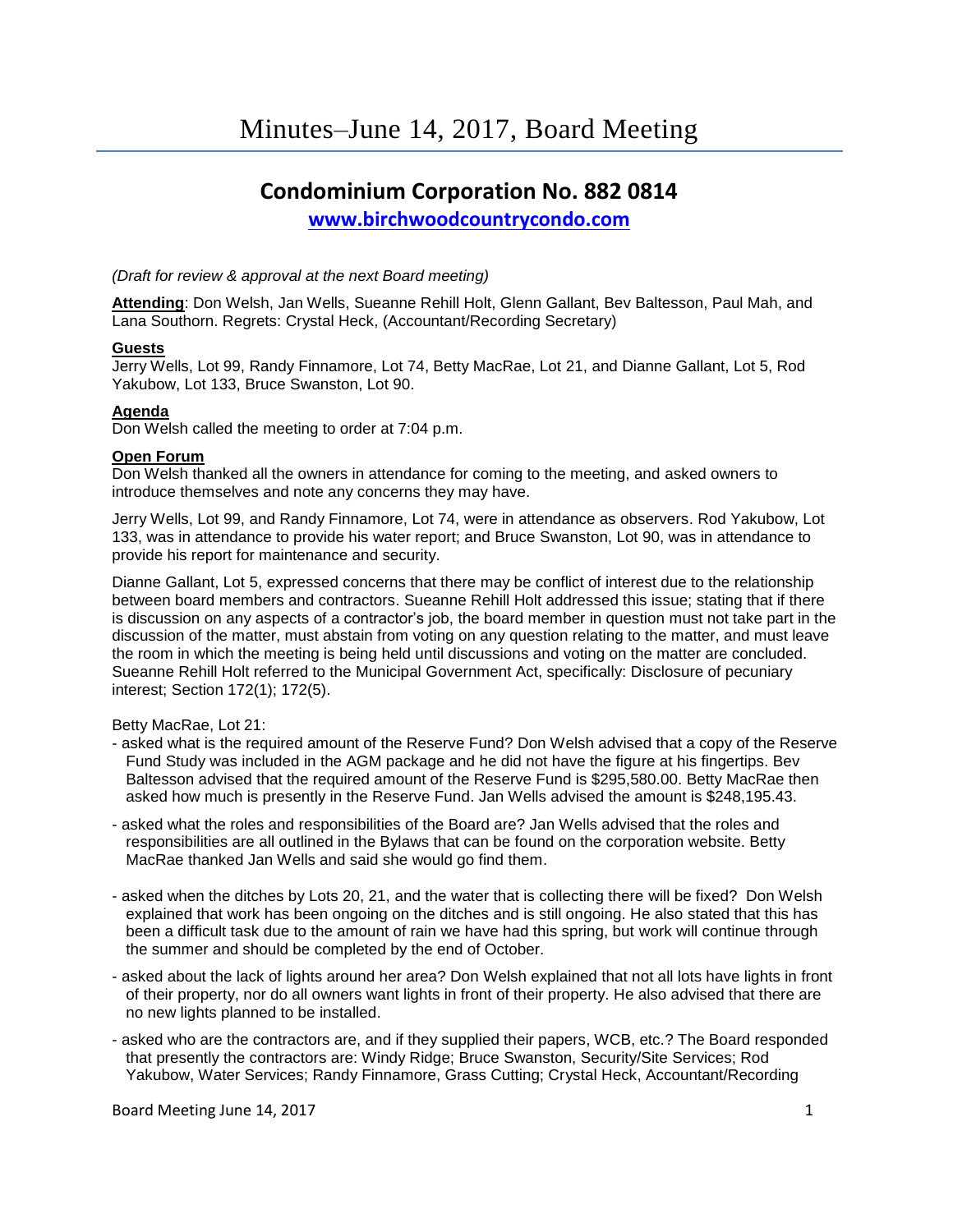Secretary; Jerry Wells, Back-up Water Services; Randy Finnamore, Back-up Security/Site Services. Jan Wells explained that the contractors are covered under the corporation insurance. Don Welsh advised that a contract service committee has been set up by the Board to review existing contracts, and the committee will review the WCB coverage requirements.

- asked why we are paying an accountant \$4,000.00? Betty MacRae stated that she has the background and is willing to do the books for free using Simply software. Sueanne Rehill Holt explained that using accounting software such as Simply was discussed in 2016 and, because, the Board members are volunteers, they may not know how to use that software in the future. There would be no way of ensuring that a new volunteer member would know how to use the software.
- asked why we are paying an accountant and an auditor? Jan Wells explained that the accountant handles daily calls and transactions, ledger posting, bank reconciliation, pays bills, prepares interim statements, makes deposits; and monitors and takes actions on accounts in arrears. The auditor, at year end, takes all corporation accounting files and audits the entire year.
- asked who signs cheques? The Board responded that the cheques must have two signatures, and currently the individuals having signing authority are: Don Welsh, Jan Wells, Sueanne Rehill Holt, and Crystal Heck. Action has been taken at the bank to add Bev Baltesson to have signing authority.
- commented to the Board that elections at the AGM should take place for a specific position so that a person could put forward their name to fill a position that suits them, i.e., she has a background in accounting and she would volunteer to do the accounting for the corporation at no charge.
- commented on the neglected nature of Lot 11, and the fact that the lot is a fire hazard. Don Welsh indicated that the lot has been identified by Site Services and other residents, and attempts will be made to contact the owner by phone and mail.

The Open Forum was completed at 7:35 p.m.

Lyle Banack, Lot 78, 79. Lyle Banack arrived at the meeting after the Open Forum closed; and apologized for being unable to attend the Open Forum (thus, the owners who attended the open forum were not present).

Lyle Banack wanted to discuss the state of the road at the south gate with the Board. He stated that he owns the quarter section to the south of the gate, and that in wet weather the road is nearly impassible. Lyle Banack is concerned that, while he is most willing for our community to use that road in the event of an emergency, residents would be unable to negotiate the road in its present condition; and that if there is ever a washout and the bridge in the community is damaged, emergency vehicles such as fire trucks, ambulances, and police, would also be unable to negotiate the road. He asked if the Board would consider approaching the Brazeau County to determine if they would consider making some improvements to the road, i.e., grading, gravel, etc. so that, in the event of an emergency, the road would be passable to fire, ambulance, police, and community residents. The intent is not to make it a full-time road, simply a passable road for emergency use only. The Board thanked Lyle Banack for bringing his concerns forward and agreed it would be worthwhile to approach Brazeau County.

## **Board Portion of Meeting**

Don Welsh called the meeting to order at 7:40 p.m.

## **Site Services**

Don Welsh mentioned that Brazeau County had responded regarding dust control; and he would like Bruce Swanston to join him on a tour, with the Brazeau County, to determine where chemical should be placed, and where gravel is required. Don Welsh indicated it has been three years since dust control had last been applied. Paul Mah inquired as to how many kilometres would need dust control as we might need to provide Brazeau County with that information. Jan Wells asked Bruce if he had received any invoices from the company that performed the culvert steaming as these costs should be paid and recorded before year end. Bruce will call for an invoice.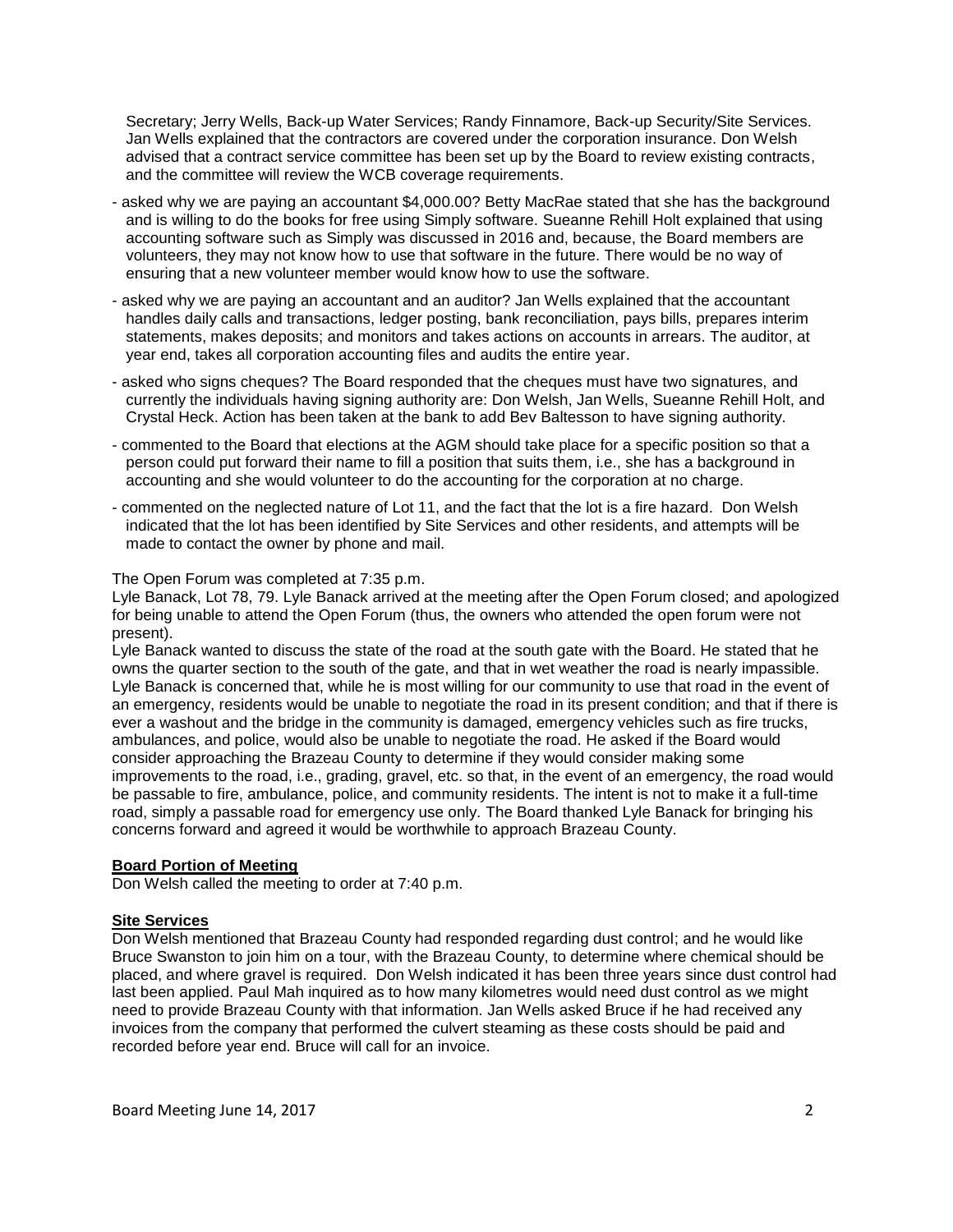### **Water Report**

Rod Yakubow submitted the April and May water reports, and stated that everything looks good. Water usage for Aspen Grove was 31,608 gallons, Cedar Glen 29,800 gallons, and Willow Ridge was 124,935 gallons. Chlorine used was 15.75 gallons. Rod Yakubow reported that a problem had occurred at Lot 139 in Cedar Glen where the tap was left open. Paul Mah reported that the tap was running full blast on June 5<sup>th</sup> and again on June 10<sup>th</sup>, neither Rod Yakubow nor Paul Mah have any idea of how long it was on, and it is uncertain if the tap had been tampered with. Rod Yakubow and Paul Mah will continue to watch this closely. Rod Yakubow mentioned that the water safety plan is 80% complete. He indicated that there is an additional water test that needs to be done, quarterly, but that he is unsure of the cost now. He will advise when more details are available.

#### **Approval of the Minutes**

Sueanne Rehill Holt moved that the minutes of the April 19, 2017 Board meeting be accepted as presented, seconded by Jan Wells, carried unanimously.

Lana Southorn moved that the Organizational Meeting of June 4, 2017 be accepted as presented, seconded by Don Welsh, carried unanimously.

#### **Financial Report**

Jan Wells reported that Crystal Heck had the title updated to reflect the current Board of Directors. Bev Baltesson reported that she had received some cheques for condo fees in arrears, sent a letter to an owner to obtain property title for our files, and that she has been advised there are new owners in Lot 26.

## **Brazeau County Liaison**

Sueanne Rehill Holt reported that she has studied the Brazeau County Website, relating to Dog Bylaws, Unsightly Premises, Weed Control, County Community Standards, and has forwarded specific information of interest to Board members.

Sueanne Rehill Holt met with the Brazeau County Weed Control Inspector, to identify certain weeds in our community that need to be dealt with. Sueanne Rehill Holt and Don Welsh will arrange to meet with Brazeau County in order introduce Sueanne Rehill Holt as the Brazeau County Liaison, and promote a good working relationship with them.

#### **Site Services**

Paul Mah reported that the Board received a letter from a lot owner expressing concern as to the condition and maintenance of several lots. Paul has followed up in this regard, and will continue to monitor those issues. Paul and Glenn are taking steps to identify and document any other neglected and/or unsightly lots.

#### **Old Business**

- **Golf Cart Awareness signs**. Don Welsh, Glenn Gallant and Paul Mah will decide where the signs should be placed, and Alberta One Call will be contacted prior to installing the signs.
- **Electrical Boxes.** To date, eleven electrical boxes have been replaced, with the hopes that an additional six will be replaced in the coming year.
- **Culverts and Ditches**. Glenn Gallant, Paul Mah and Bruce Swanston will continue to identify ditches culverts and ditches that require work, and will continue with this work weather permitting.
- **Gate Entry Code change.** Don Welsh will follow-up with Jerry Wells. The concern with making a change in the code is informing all owners and emergency response teams of a change in code.
- **Site and/or Development Applications.** Don Welsh and Sueanne Rehill Holt will inform Brazeau County of our updated Site and/or Development Application; and will discuss the procedure to follow when the Board approves an application. If it would be helpful to Brazeau County, the Board could forward a copy of a newly approved Site and/or Development Application for their records.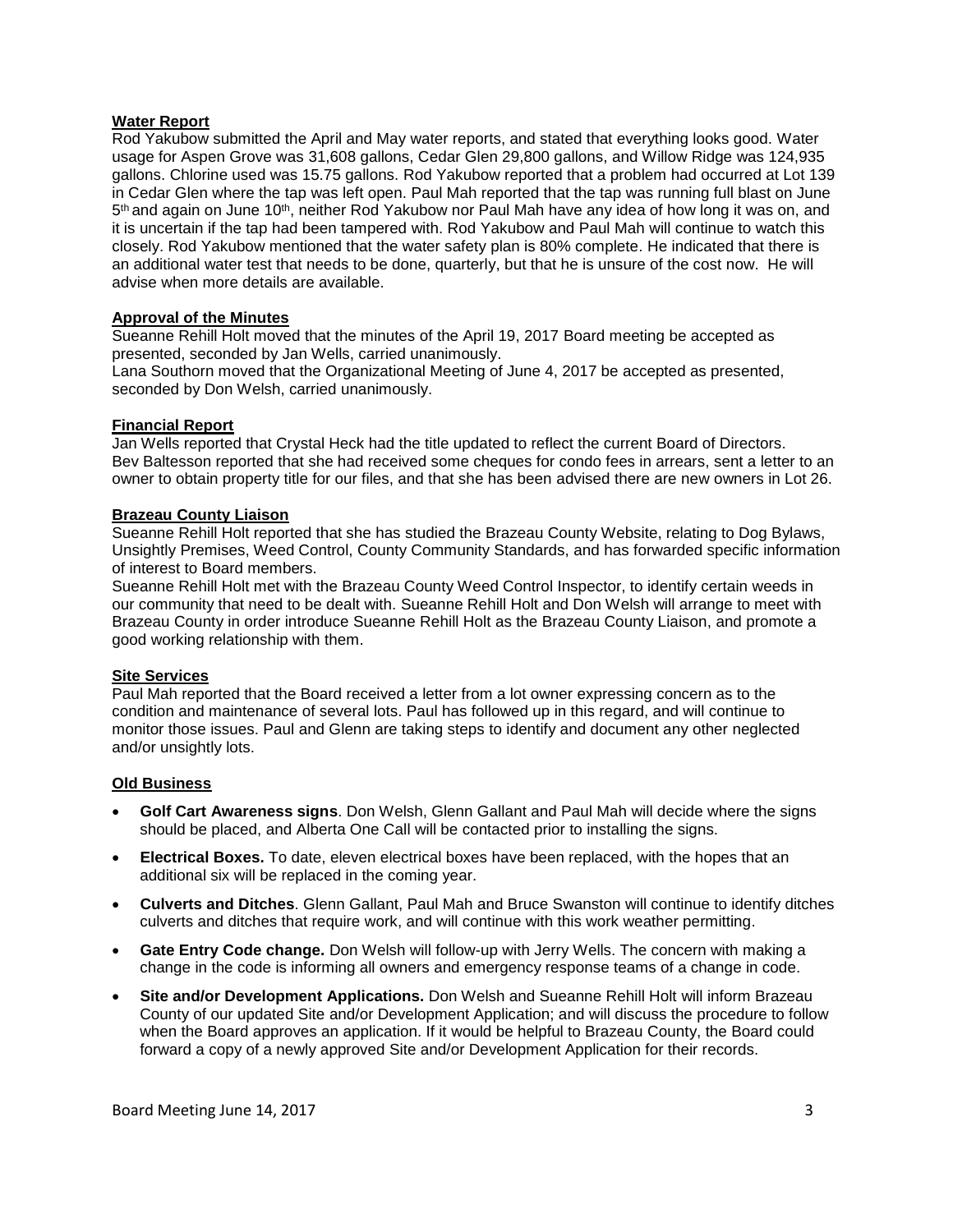- **Emergency access to the road at the south gate**. Don Welsh and Sueanne Rehill Holt will bring our concerns as to the condition of the road and the need for gravel to Brazeau County.
- **First Aid Kits and Fire Extinguishers.** Glenn Gallant will follow-up.

## **New Business**

## **Items Arising from AGM**

- **Brazeau County Animal Control**. Sueanne Rehill Holt will clarify with Brazeau County the process for owners to follow when dogs that are off leash, as well as cats that are running free in the community. In the interim the Board, when notified, will continue to send letters to owners who are allowing pets to run loose in the community.
- **Quotes for Sewage Pump Out.** The Service Contracts Committee will be reviewing all existing contracts. Currently all contracts are open-ended, allowing either party to cancel with notice.
- **Account for fines issued for bylaw infractions.** Crystal has set up an account for this purpose.
- **Speeding within the community**. If any owners have issues with speeders in our community, they should get the license number of the vehicle in question and make a call to the RCMP. The Board will review the number of Speed Limit signs in the community, to determine if more signs are required, and if so, where they should be placed.
- **Emergency Evacuation.** A sign will be posted at the Center regarding contact information for opening the south gate.
- **Management company implementation**. The Board will research this matter.
- **Weed Control.** Paul Mah will deal with the weeds on Lot 168, as per discussions that Sueanne Rehill Holt had with the Brazeau Weed Control Inspector.

## **Other**

- **Xplornet taking over Terabyte WIFI.** Bev Baltesson suggested that the Board review the contract for the tower located on common property, to determine if the contract needs to be updated given the change in ownership.
- **Birchwood Golf & Country Club offered to provide new owners with golf passes**. The Board suggested that if BGCC wanted to provide new owners with golf passes, they could prepare information in this regard, that could be delivered to the new owner when the welcome package is delivered.
- **Brizco Donation.** Jan Wells advised that after the expenses for burgers at the AGM, there is \$114.70 remaining.

## **Condolences**

The Board of Directors wishes to express their sincere condolences to the family and friends of Gerry Carfantan who passed away on May 22, 2017.

## **New Owners**

Lot 26 – Mike & Tina Lee

## **Correspondence for Review and Filing**

Board Meeting June 14, 2017 **4** and the set of the set of the set of the set of the set of the set of the set of the set of the set of the set of the set of the set of the set of the set of the set of the set of the set of -Brazeau County – dust abatement -letters prepared: Lot 147, Lot 104, Lot 127 -letter received concerning neglected lots -BMO, CMB letters prepared for updated director information